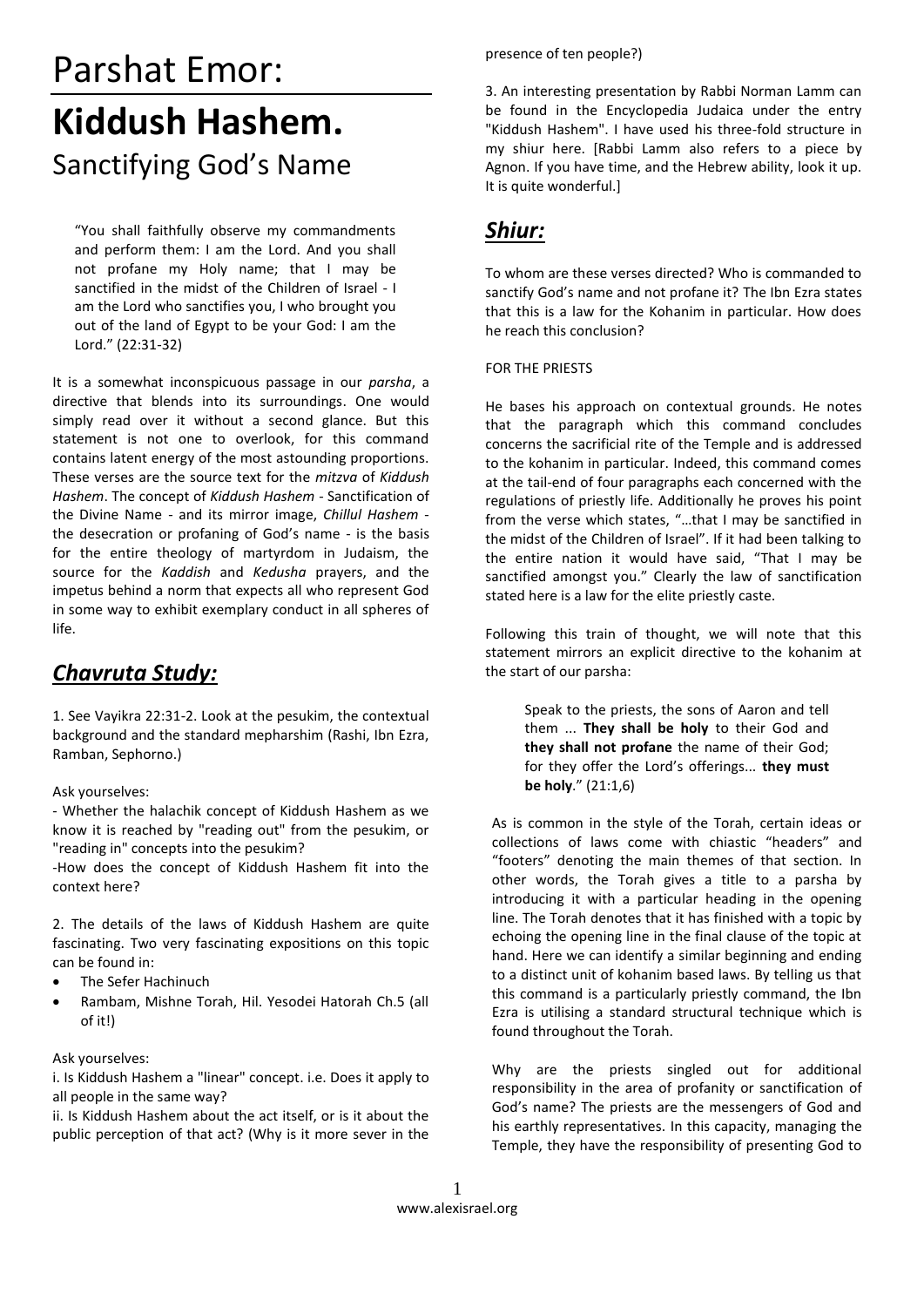the people. If they act with integrity, ethical perfection and spiritual purity, then they sanctify God's name. However, any blemish in their behaviour will lessen the relationship of the nation to God, and "profane" the name of God.

#### A NATION OF PRIESTS

But the Ibn Ezra's is not the mainstream opinion. Most commentators view our verse as a lesson for the nation at large. For most commentators and for the halakhic sources this is the source of the mitzva of Kiddush Hashem incumbent on every Jew. In this interpretation, everything that we said above is true for the entire Jewish people in their role as "a nation of priests." (Ex. 20:6) In the words of Maimonides:

"**The whole House Of Israel** is commanded to sanctify His great name, as it states (Lev. 22:32): "And I shall be sanctified in the midst of the Children of Israel", and they are forbidden to profane it, as it states: "You shall not profane My holy name" (Mishne Torah. Fundamental Laws -Yesodei HaTorah 5:1)

But can human beings really profane the holiness of God or magnify His holiness? Can flesh and blood tarnish the Almighty? And another question. What is the emphasis on God's name? Can a name be desecrated or sanctified? THE NOTION OF GOD'S NAME

Nechama Leibowitz gives us a useful working definition of the concept of sanctification of God's name. She calls it, "the propagation of human acknowledgement and recognition of Him and His holiness." [1] In other words, Kiddush Hashem is talking about the degree to which God is recognised as powerful and holy in the world. An increase in this state of reverence for God is described as "sanctification" of His name. A lessening of God's esteem in the eyes of mankind is an act of profanity of God's name the recognition of His supremacy and holiness.

This concept finds its roots deep in the Bible. Enosh is the first individual who relates to the name of God. The Torah reports the moment at which:

#### "He began to profane the NAME of God." (Gen 4:26) [2]

What did he do to profane God's name? Maimonides describes Enosh's act in detail. He tells us that Enosh initiated the first act of pagan worship. Why is this described as a desecration of God's name? - Because the introduction of "other gods" into the civilised world obscures the exclusive pre-eminence of God. It "profanes" His name because God's reputation is diminished in some manner.

Conversely, we have Abraham. He set out on a journey

following God. He wandered from place to place. In many of the places to which he travelled, he arrived, built an altar to God and "called out in the name of God"(Genesis 12:8). The Midrash gives shape to this proclamation:

"He called out in the NAME of God: This comes to teach that Abraham caused God's name to be proclaimed on the lips of every human being...he began to convert people (to Monotheism) and to bring the under the shelter of God's presence." (Midrash Rabba 39:16)

And Abraham's children continue the unique privilege and daunting responsibility of bearing the name of God in the world.

"'You are My witnesses, saith the Lord.... that I am He; before Me there was no God, neither shall any exist after me (Isaiah 43:10)' - explained R. Shimon Bar Yochai 'If you are My witnesses then I am He, the first one; neither shall any be after Me. But if you are not my witnesses, I am not, as it were, God." (Midrash Pesikta DeRav Kahana)

So, God's "name" in the world is tied to the success of Israel's testimony to Him. But let us think together. In what way might we publicise and endear God's name to the wider society? How do we glorify and magnify his reputation on earth? Chazal come up with three primary vehicles of Kiddush Hashem.

## 1. ETHICAL BEHAVIOUR

"And you shall love the Lord your God" (from the shema - Deut 6:5) - the name of God should become beloved through your acts. When a person studies the Bible and Jewish Law and ministers to scholars, speaking softly with people, honest and honourable in his business dealings, what do people say of him? This person who studied Torah - fortunate is his father who taught him, woe to people who have not studied Torah. Look at him - that Torah scholar - how pleasant, refined and honest he acts! Regarding this person the Bible states: 'You are my servant, Israel, in whom I will be glorified.(Isaiah 49:3)

But if a person studied Torah .... and is not soft spoken honest and honourable... what do people say about him? Woe to his father who taught him Torah! Fortunate are those have not studied Torah ... Look at him, that Torah student, how unpleasant are his actions, how corrupt are his ways! This is what the Bible refers to when it states '...they profaned my holy name..'(Ezekiel 36:20" (Talmud Yoma 86a)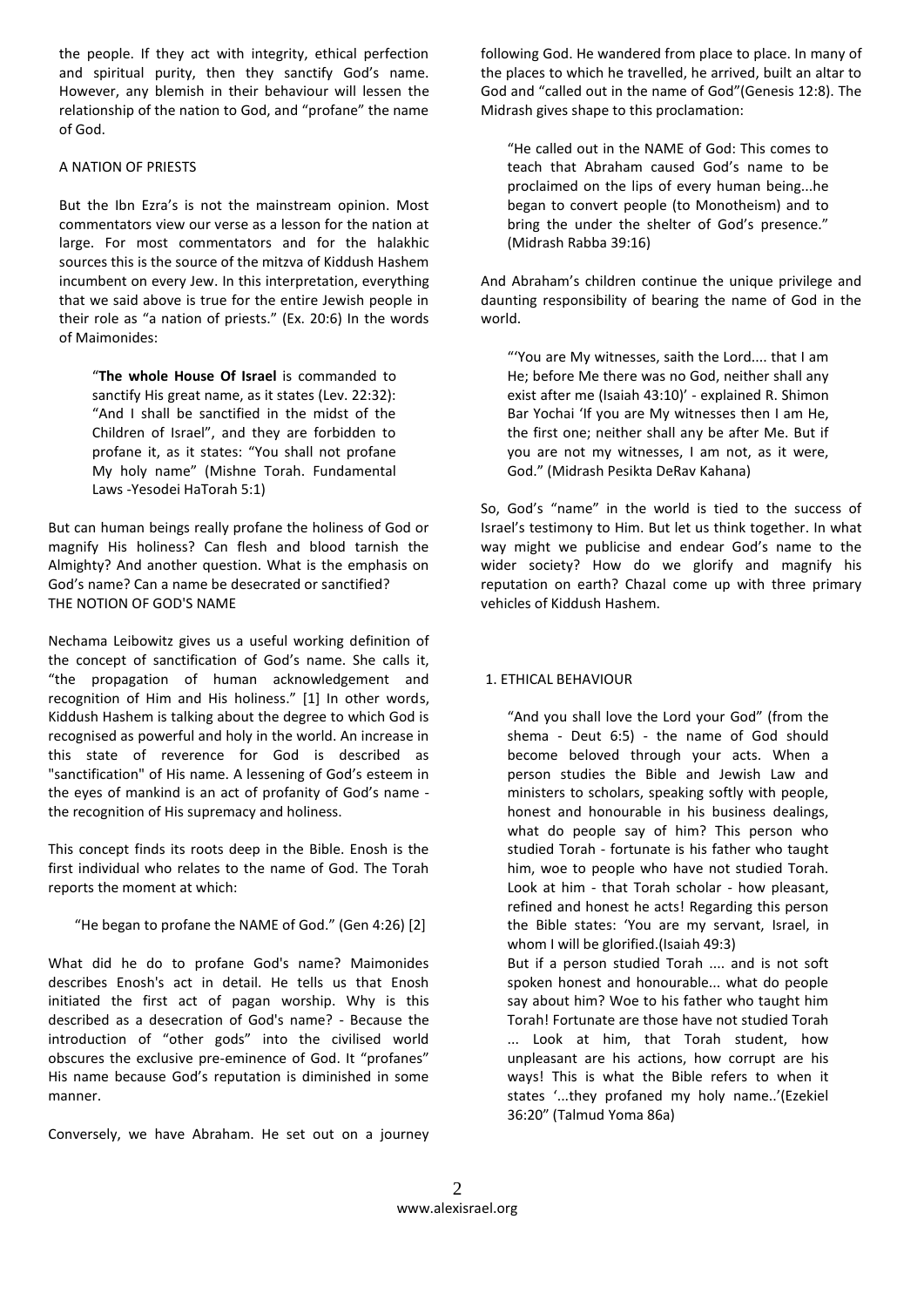When an individual is identified with God, he is an advertisement for God Himself! Every action, no matter how mundane, how drab or 'everyday' it might be, reflects on God - because they are perceived as being connected. In this Talmudic passage, we talk about the potential influence of a young Torah scholar. The affect that his personal conduct will have on those around him will not simply reflect upon him as an individual but will influence their attitude to God and Torah as well. Furthermore, let us stress that the young Torah scholar is not expected to prove himself in the sphere of Torah study. He is to make his mark on the public mindset not by his impressive knowledge but rather by his exemplary conduct. For the man in the street, for the general public, he is measured on the yardstick of a gentle and upstanding personality: How does he talk to people? How honest and straightforward are his financial affairs? it is our modest actions which achieve more by personal example that by hours of talking about God and Torah. Actions most definitely speak louder than words.

Rabbi David Zvi Hoffman relates this law to the theme of the Book of Leviticus. The latter half of the book continually stresses the command to "keep my laws" (18:4,36; 19:37; 20:8,22). The picture that Leviticus is building is the establishment of a moral, holy society in the promised Land. He says:

"This command relates back to the command to "keep my laws..." Negligence and indifference in God's commandments is a desecration of God, for the commandments bear the weight of the name of God. This desecration is particularly acute if the sin is performed in public view. And therefore, in addition to the directive "do not profane.." is added the command "I will be sanctified". In the midst of the people of Israel God wishes to be recognised as holy, elevated, and supreme; that all are dependent on him and bound to his service ."

#### 2. MARTYRDOM

But probably the most dramatic expression of the law of "Kiddush Hashem" - sanctification of God's name - has been in the readiness of Jews throughout the ages to die a martyrs death.

"This precept is based on the idea that man was created for the sole purpose of serving his creator. Whoever is unprepared to lay down his life for his master is not a good servant. It is a fact that men lay down their lives for their masters, how much more so in obedience to the command of the king of kings, the Holy one blessed be he!" (Sefer Hachinuch #296)

The Talmud (Sanhedrin 74a) records that Kiddush Hashem is mandated in the case of three particular commandments, where a Jew is expected to suffer death rather than violate them. These are the laws of; murder, idolatry and sexual violations (incest, adultery etc.). In other situations, the commandment is to be violated rather than suffer death. In a situation of religious oppression, however, when there is an explicit plot to force the Jew to abandon religious practice, a Jew would be required to give up his life for any ammendation to the law, even the failure to fulfil a Jewish custom.

This law swims against the flow of much of the spirit of Judaism. Usually Judaism celebrates life and living: "In them, you will find life" (Lev 18:5). Indeed, as we have suggested, God's name IS to be sanctified in our very mode of living. Nonetheless, when it comes to the crunch, the willingness to die for God is the greatest statement of dedication to Him. How is this a sanctification of God's reputation? The answer is quite clear. Any cause which is ultimately valuable is going to be measured by its breaking point. The most extreme test-case is whether a person is willing to die for the truth of his cause.

The Midrash ties it to our verse in the following way:

"'I am the Lord who sanctifies you, I who brought you out of the land of Egypt to be your God: I am the Lord' : On this condition did I bring you out of the land of Egypt that you submit yourselves to sanctify My name , that I be your God even by force; I the Lord am faithful to grant you your reward." (Sifra Emor #9)

Martyrdom has been a painful feature throughout Jewish history. From the stories of Channah and her seven sons in the Greek persecutions to the martyrdom of Rabbi Akiva and his fellow scholars (recited in the Yom Kippur prayers), the crusades, inquisitions, pogroms and finally the Holocaust, we have a long history of "Kiddush Hashem". But in the eyes of popular Jewish folklore this was seen as the greatest test of faith. The Midrash - from the time of the Hadrianic persecutions of the 2nd Century - demonstrates how Jews came to view their persecution as a test of faith and dedication to God. The midrash relates in a most matter-of-fact manner:

"Those who dwell in the land of Israel risk their lives for sake of the commandments: 'Why are you being lead out to be beheaded?' "Because I read the Torah.' 'Why are you being taken to be crucified?' 'Because I ate unleavened bread.' 'Why are you getting one hundred lashes?' ' Because I performed the waving of the lulav.' These wounds caused me to be beloved of my father in heaven.'" (Mechilta BaChodesh #6)

## 3. PRAYER

The Talmud (Berachot 21a) relates Kiddush Hashem in a third way. It picks up the idea that God be sanctified "in the